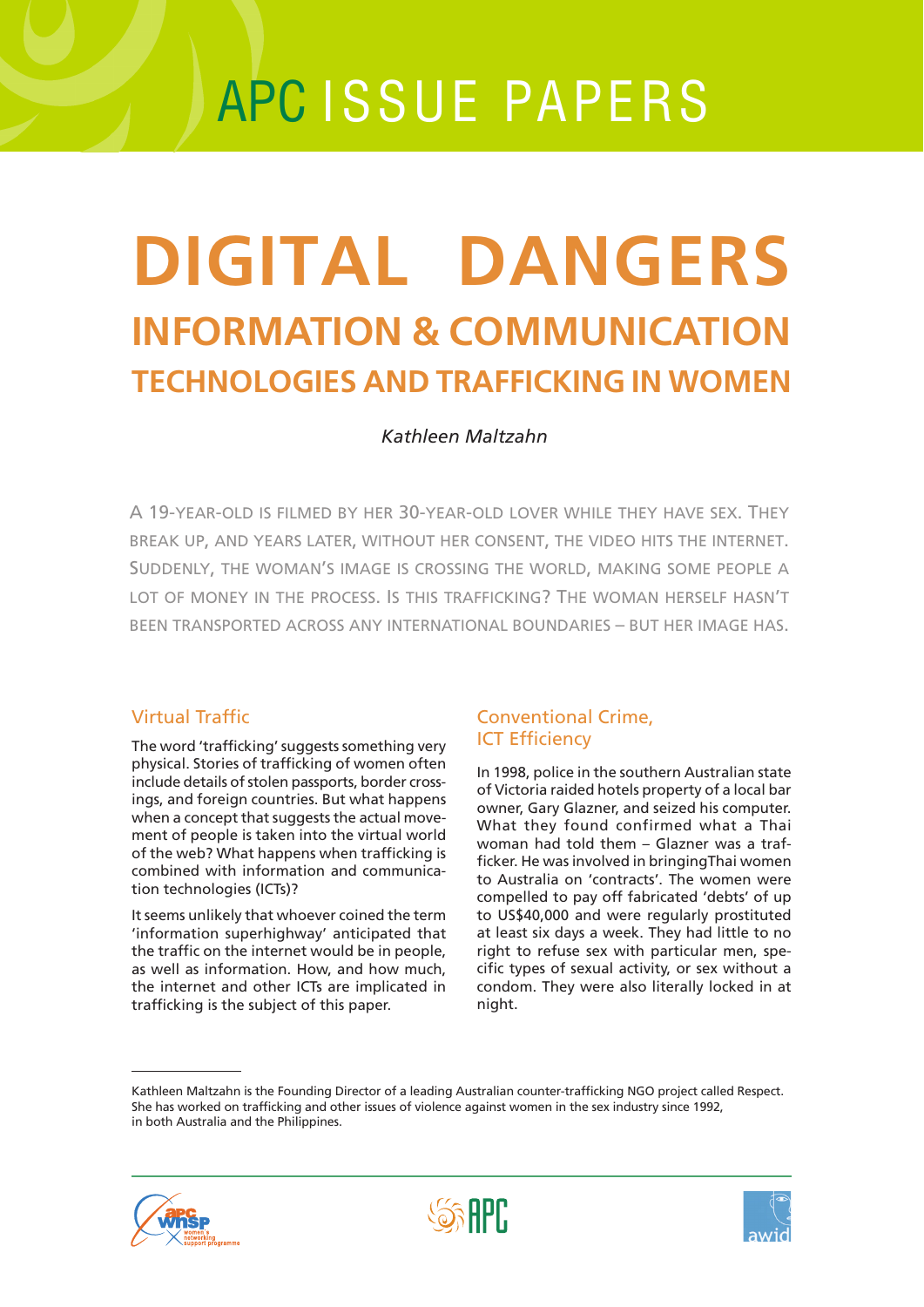When police examined computers seized in the raid, they found files containing picture after picture of Thai women and scans of fake passports that had been emailed by Glazner's contacts up the trafficking chain. Without leaving his office, he was able to order specific women and have them sent to Australia.

This was Australia's first public trafficking case, and although public attention was focused on the conditions of the women once they were in Australia, it is clear that email facilitated communication between the traffickers and the transactions that brought the women to Australia in the first place.

### Real Time, Real Women, Real Trafficking?

By the beginning of the new millennium, Glazner's operation seemed very low tech. In a US case reported by a Council of Europe expert group, Japanese women were brought to Honolulu, Hawaii, to do live performances on the internet for audiences in Japan. "Due to more restrictive pornography laws in Japan," the group explains, "the men decided to operate the website from Hawaii and broadcast the live shows back to Japan. The women performed strip shows by webcam and responded to requests from men watching in Japan. They used wireless keyboards for live sex chat with the men at a rate of US\$1/ minute. The Japanese men used digital cameras to capture the live video chat, then transmitted it to a server in California run by a 'not respectable, but not illegal' Internet Service Provider (ISP). Japanese viewers accessed the performance through the California server," thus avoiding Japanese regulations.1

What do these accounts tell us? They certainly raise many questions about women's rights and exploitation. For example: Was Glazner's use of email an isolated case or part of a broader trend? Are traffickers simply using ICTs as we all do, to make communication easier, or are they using them in different ways? Have ICTs

shaped and changed the operations of traffickers? Where does pornography end and trafficking in images start? And does any of this matter to women's rights and development?

The convergence of trafficking and ICTs raises important issues about both sides of the equation. For example, if one of the violations experienced by women whose images are sold online is their right to privacy, what impact does that have on the quest to find the perpetrators – should the men who traded in women's images have *their* right to privacy respected by law enforcers? If the invasion of women's privacies produces pornography for mass consumption and mass distribution, can counter-trafficking activists avoid debates about pornography? If we are going to problematise ICTs, should we also be writing papers about the negative role of the national postal services in delivering pornography or about airlines and bus companies in facilitating trafficking – in other words, are we confusing a technical tool with the culture that uses it for harm? And finally, is discussion about the role of ICTs in trafficking a luxury and a diversion at this time because most trafficking is likely to be less technology dependant but nonetheless devastating? This paper seeks to explore these and other questions about the possible relationships between trafficking women, information and communication technologies, with a view to advancing understanding of these complex issues.

The first section of this paper lays the foundations for discussing ICTs and trafficking and defines these terms. It asks what we know about how ICTs are and can be used both in the trafficking of women and in countertrafficking efforts. The examples were provided by activists and advocates around the world who are working on trafficking or ICTs or on both issues.

The paper then goes on to explore three pivotal and at times controversial questions in relation to the role of ICTs and trafficking. Does the role of ICTs matter or is it a fashionable distraction from serious countertrafficking work? Can we talk of trafficking in images or does trafficking only apply to people? Is consideration of privacy in relation to ICTs contrary to counter-trafficking work or an essential part of a broader movement to create safety and freedom for individuals and communities?

Finally, the paper asks what action can and is being taken, by governments, feminists, NGOs, and other actors.

<sup>1.</sup> Council of Europe, Group of Specialists on the Impact of the Use of New Information Technologies on Trafficking in Human Beings for the Purpose of Sexual Exploitation, Final Report, Strasbourg, 17 February 2003, p. 28. Available on-line at: http:// www.coe.int/T/E/human\_rights/trafficking/ [3\\_Documents/Reports/02\\_EG-SNT%282002%](http://www.coe.int/T/E/human_rights/trafficking/3_Documents/Reports/02_EG-SNT%282002%2909revE.asp#TopOfPage) 2909revE.asp#TopOfPage.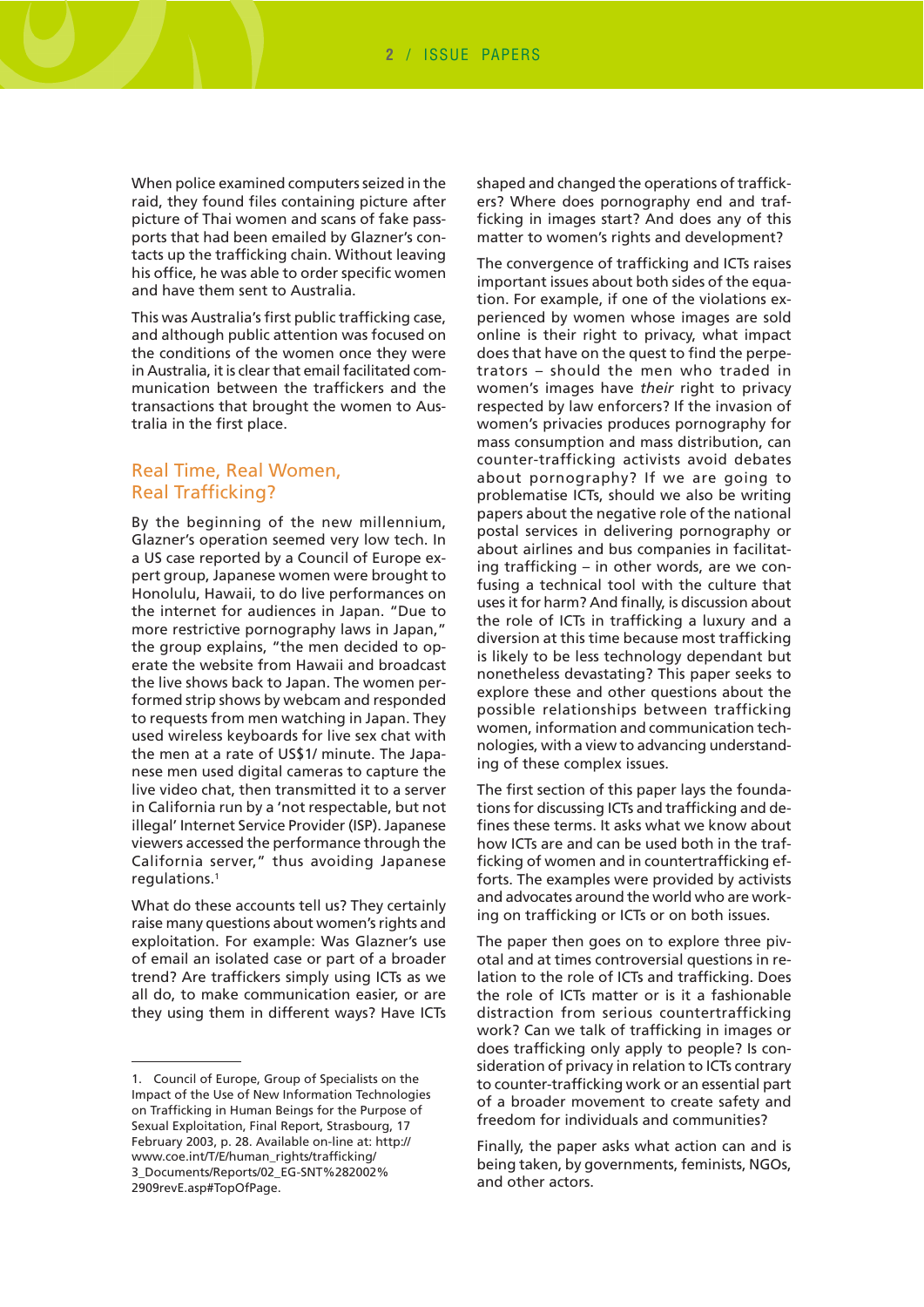# I. TERMS AND MECHANISMS

It is important to be clear what the terms 'ICTs' and 'trafficking' mean. Both terms are contested and at times complicated, but there are some agreed-upon definitions.

# Defining Information and Communication Technologies

The Association for Progressive Communications Women's Networking Support Programme (APC WNSP) talks about ICTs in terms of three interlinked categories: information technology using computers, telecommunication technologies such as the telephone/fax and radio and television broadcasting, and networking technologies, ranging from the internet to mobile phones, Voice over IP telephony (VOIP), satellite communications, and more.

If you send a text message, a fax or an email, order a book online, or use your computer to make a cheap phone call, you are using ICTs. Most conduct within contemporary modern society is in some way linked to information and communications technology.

According to ACP WNSP:

ICT use is increasing everywhere. In particular, women are using ICTs to strengthen their organization and movement building at the local, regional and global levels. ICTs, however, can also pose a potential threat to women. ICTs can be used in ways that replicate or perpetuate gender stereotypes and biases, and can have unintended negative impacts.2

One area of possible negative impacts is trafficking in women.

#### Defining Trafficking

In the 1990s, there was much debate about

what trafficking meant. There was a wide range of definitions, many related to divergent understandings of what prostitution, migration, and/or labour meant. In the year 2000, after considerable discussion, the United Nations adopted a trafficking protocol, called the *Protocol to Prevent, Suppress and* Punish Trafficking in Persons, Especially Women *and Children*. 3 This provided a shared international framework for trafficking and defined the term in a way that was acceptable to a wide range of people, institutions and countries. While the protocol has not ended the debate about what trafficking is, it has provided much firmer common ground.

There are a number of important elements in the *Trafficking Protocol* definition and in the protocol generally. First, it defines trafficking in a way that does more than cover exploitation achieved through overt violence or total deception. It recognises that women are often in an unequal power situation and make decisions because of their lack of choices or the authority of the person or persons with whom they are dealing. Second, trafficking as defined in the protocol covers a wide range of activities, including sexual exploitation, forced labour, and organ removal. Third, the protocol holds that a person's consent is not absolute – where someone's consent is secured through threats, deception, abuse of power, or other ways of securing control over another person, her consent is irrelevant. And finally, trafficking is not just about crossing international borders. The protocol recognises domestic trafficking as well.

# The Attractions of ICTs

Because ICTs are being increasingly used in more social activities, the inevitable question is: what is the relationship, if any, between trafficking and ICTs? To date, very little has been written about this question. Interestingly, both the counter-trafficking and ICT experts interviewed for this paper frequently commented on how much we have to learn in this area.

For a more in-depth discussion of the context and definitions of ICTs, please see the Association for Progressive Communications Women's Programme

Web site:<http://www.apcwomen.org>

<sup>2. &</sup>quot;Why was GEM developed?", Available at http:// [ww.apcwomen.org/gem/understanding\\_gem/](http://www.apcwomen.org/gem/understanding_gem/allabout.htm) allabout.htm

<sup>3.</sup> Supplementing the United Nations Convention Against Transnational Organized Crime, G.A. Res. 25, annex II, U.N. GAOR, 55th Sess., Supp. No. 49, at 60, U.N. Doc. A/45/49 (Vol. I) (2001), entered into force Sept. 9, 2003. Available online at: http:// [www1.umn.edu/humanrts/instree trafficking.html.](http://www1.umn.edu/humanrts/instree_trafficking.html)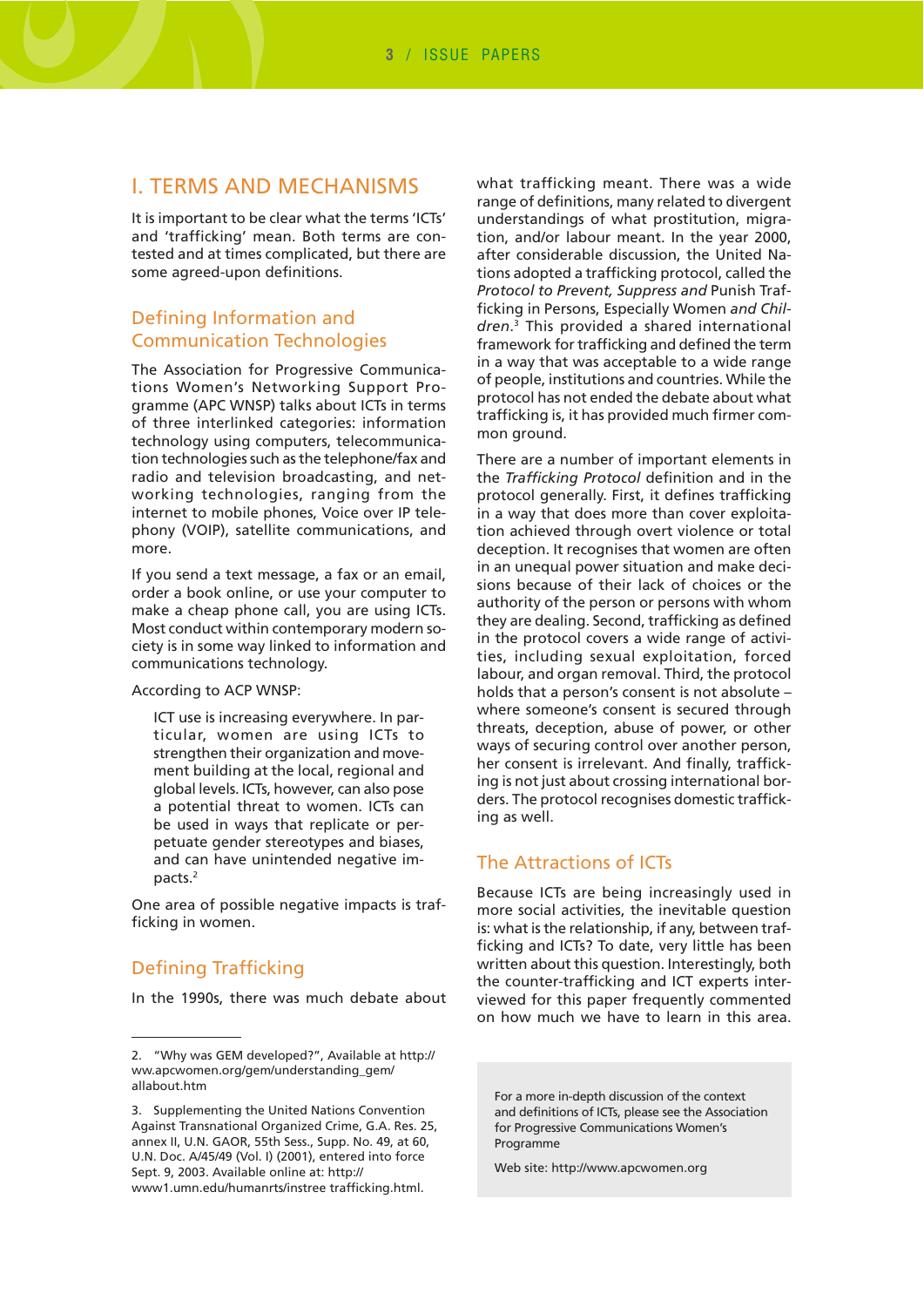One of the first, and clearest, things to emerge from the varied responses was how little is known about intersections between trafficking and ICTs.

Donna Hughes has studied the use of ICTs in trafficking, and other forms of abuse against women and children, since the mid-1990s. She explained why ICTs are attractive to traffickers and other sexual predators and how they can be used:

New information technologies enable sexual predators to harm or exploit women and children efficiently and anonymously. The affordability and access of global communications technologies allows users to carry out these activities in the privacy of their home. The increase in types of media, media formats, and applications diversifies the means by which sexual predators can reach their victims.

There are a number of venues and media formats with different technologies for the transfer of files and communications, including Usenet newsgroups, world wide web, email, live synchronous communication (text and voice chat), bulletin or message boards, webcams for live transmission of images or videos, live video conferencing (live video chat), streaming video, peertopeer servers, and file sharing programmes.

How each is used for sexual exploitation depends on the legality of the activity, which varies from country to country, the techniques adopted by the sex industry or individual users, and the level of privacy or secrecy attempted by the users. Perpetrators have taken advantage of each new technology and application to stalk victims, transmit illegal materials, and avoid detection by law enforcement.

Pimps and traffickers use the web to advertise the availability of women and children to be used in the making of pornography. Pimps also use websites to advertise their brothels or escort services directly to men. These sites are often used to attract foreign businessmen or tourists. Increasingly, the prostitution websites include photographs of the women, sometimes nude. This practice exposes women, identifying them to the public as prostitutes. Many of the photographs look like modelling photographs, and the women may never have intended for those photographs to be used to advertise them as prostitutes. Some of the women may not even know their photographs are on websites.4

#### Technologies for Trafficking

There is currently limited information about how – or indeed if – traffickers are going beyond the obvious use of ICTs for communication and if ICTs are shaping the experiences of trafficked women. Much more is known about the way ICTs are used in child pornography and in other exploitation of children than how they are used in trafficking adult women. However, the Council of Europe Group of Specialists has identified ways that ICTs are being and could be used in relation to trafficking. Their report identifies a range of new and old technologies that can be used for trafficking and other forms of violence against women and children.

The group points out that ICTs are not all new – 'old' technologies such as **cable TV** could be used to transmit images of trafficked women. According to the group, "satellite and cable

<sup>4.</sup> There remains considerable disagreement about how trafficking and the related area of prostitution should be understood and the terminology that should be used in discussing it. This disagreement is reflected in the language used by activists with particular views on trafficking. For example, some who believe that prostitution is a stigmatised profession with no intrinsic relationship to trafficking or who believe that it can make a positive contribution both to individual women's lives and to broader communities tend to use the terms sex work and sex workers. Those who believe that prostitution reflects and reinforces violence against women and social inequality or that it depends upon trafficking to continue tend to use the term prostitution. In this paper, I have maintained the language used by individual contributors in relation to their specific examples. Consequently, a range of terms including sex work, sex worker and prostitution are used. In the rest of the text, I have aimed to use language that does not alienate any woman concerned about trafficking. Whether or not this is successful will be a judgement of individual readers.

<sup>5.</sup> Council of Europe, Group of Specialists, Final Report, p. 15.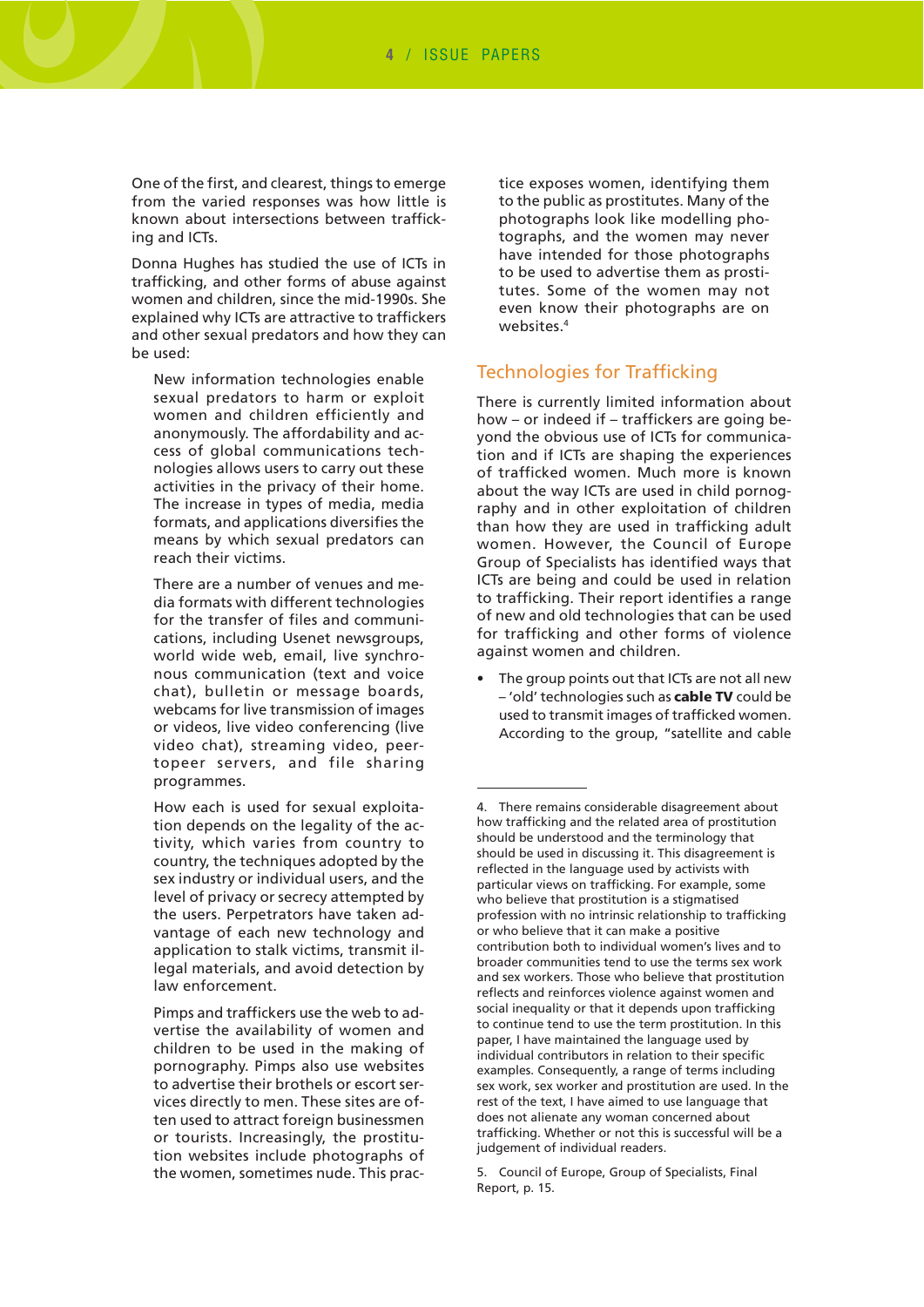companies say that the more sexually explicit, the greater the demand. The explanation is that pornography on TV is increasing the total market by finding new buyers."<sup>5</sup> In this context, using trafficked women would provide ways of both creating and meeting demand. Similarly, the internet can be used to transmit images of trafficked women, for example in chat rooms.

- **DVDs** provide interactivity that gives users a sense of control and power. The relevance to trafficking is as much because of its impact on culture as because of its technical promise. Technology such as DVDs, says the group, "may further distance some men from meaningful relationships." Similarly, increasingly popular and accessible technologies such as **video streaming** provide lifelike and responsive images.6
- **Chat rooms**, **instant messaging,** and similar ways of communicating can create relatively private spaces for traffickers and others. The group says: "No messages are archived or stored and no log files are maintained," making it a safe space for traffickers to talk to each other or their customers.<sup>7</sup>

ICTs meet different needs for different users. They can work for traffickers and for others in at least six ways:

- **Communication between traffickers** is made easier by ICTs ranging from mobile phones (including prepaid phones that can be discarded and therefore not traced) to email. These technologies are not creating options that did not previously exist, but they are making trafficking easier. As the Group of Specialists predict, "as more cases of trafficking for the purposes of sexual exploitation are uncovered, the details of their operations will most likely reveal an increased use of electronic communications."8
- Traffickers may also use the internet to **communicate with and recruit victims**. While cases of children and young people being groomed for sexual exploitation over the internet are well documented, concrete links

#### 6. Ibid., p. 16-17.

### CREATING DEMAND FOR TRAFFICKING VIA THE INTERNET

The most obvious example [of ICTs being used for trafficking] that comes to mind is the current fad in using the internet to advertise trafficked women before they arrive somewhere, as a way of making the trafficking much more demand-responsive and efficient. The examples I have heard of are East European and Balkan girls, being advertised as 'coming soon', and providing contact details if you want to reserve some time with that girl. If they get sufficient demand for a girl in a particular place, off she goes. Really simple, and really hard to crack. .

> *Brian Iselin, Iselin Consulting, Damascus, Syria*

between internet recruitment and trafficking are less clear. However, there is concern about the ease with which this could happen. For example, Danish Police reported suspicious advertisements for nannies, waitresses and dancers on websites in Latvia and Lithuania:

The traffickers used internet sites to post job advertisements for jobs in Western Europe just as they do in magazines and newspapers. The magazine ads give mobile phone numbers for contacts, while the internet sites give email addresses.<sup>9</sup>

- In addition, traffickers can use the internet to **advertise trafficked women** and to identify markets.<sup>10</sup>
- Men using trafficked women can **share information about accessing women** over the internet. Such communication is both prac-

<sup>7.</sup> Ibid., p. 18.

<sup>8.</sup> Ibid., p. 22.

<sup>9.</sup> Ibid., p. 23.

<sup>10.</sup> Ibid., p. 27.

<sup>11.</sup> Ibid., p. 28.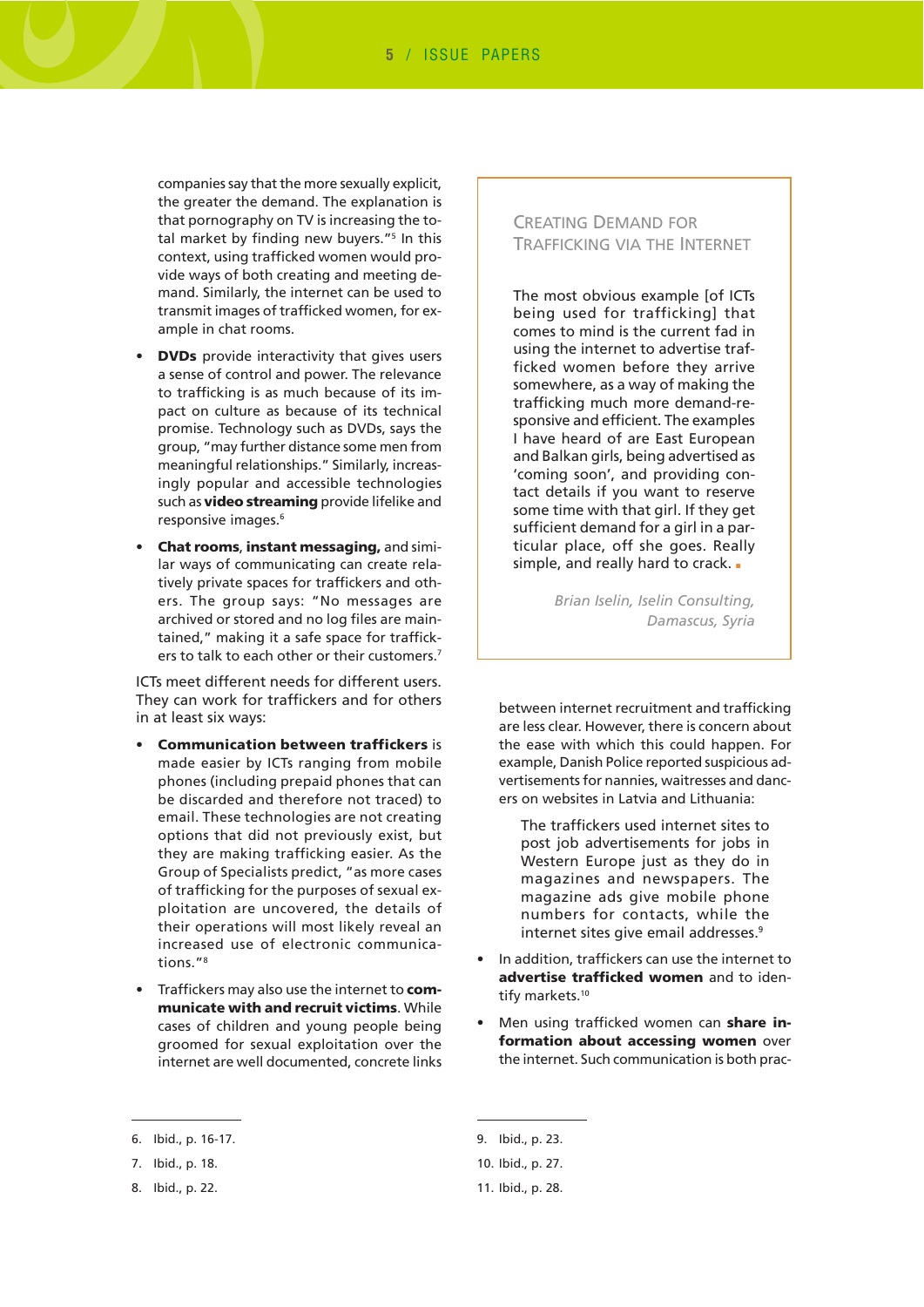tical (outlining where and how to buy women) and cultural (reinforcing and normalising negative attitudes towards women).<sup>11</sup>

- ICTs can also be **tools for preventing trafficking** and for **protecting trafficked victims** once they have been trafficked. NGOs have been using ICTs in a range of ways to prevent trafficking and help minimise women's vulnerability to trafficking. For example, NGOs use the internet to provide education and information to women going abroad and to policymakers and others addressing trafficking.
- Tools such as the internet can also be used in **aiding women's recovery**. ICTs are being used to provide women with support and protection and can be a powerful tool for finding women who have disappeared abroad, allowing quick exchange of information amongst groups.

# II. ASKING SOME TOUGH **OUESTIONS**

## The Connection between ICTs and Trafficking – Does It Matter?

At present, there is little data establishing that ICTs are anything more than basic communication tools for traffickers. This raises an important question: Is it the case that we just do not know what the connection is, or could it be that there is no significant connection? We therefore need to consider whether it be that ICTs have little significance in relation to trafficking, and if discussing them is a distraction from the real task of stopping trafficking.

Across the globe, trafficking is both lucrative and low tech; it relies on age-old strategies for recruiting women and children. While Professor Liz Kelly, a researcher on trafficking who has just returned from Central Asia, acknowledges that ICTs are undoubtedly the way of the future, she feels that there is a danger in placing too much focus on the role of new technologies in trafficking:

I'm sure [ICTs are] being used, but [I'm not sure about] the extent. And I'm also sure that probably it's more important in terms of the way it enables the traffickers' networks to organise.

I think there's a certain class and group

of young people who are vulnerable to this, who are the ones who live in the cities and have access to the technology ... but thinking about Central Asia, lots of them don't have access to anything that would count as new technology. They are being recruited down at little informal labour markets, in the cafes, in the ways that people always were.

It is true that ICTs are used at times in traffick-

#### ICTS AND ACCESS TO INFORMATION

The power of the internet when providing consultations to women who seek employment abroad cannot be understated. Consultants have immediate access to up-to-date information on visa requirements to almost any country, which they can show to the client.

During workshops on looking for a job, trainers talk about the internet as a potential source of legitimate job announcements for employment within Ukraine. Participants are given lists of websites where they can find vacancy announcements or post a resume<sup>12</sup>

When sex workers have direct access to information about travelling to other countries and how to engage directly in the sex industry [without having] to go through a third party, then they are less likely to be in contract situations where they may experience exploitation. The internet is a great source of information, and I personally have heard of sex workers from South East Asia using the Femmigration website ... to gain direct information. ■

*Amy Heyden, Winrock International*

<sup>12.</sup> Use of Information Communication Technologies in Trafficking Prevention Efforts in Ukraine, Winrock International, June 2003.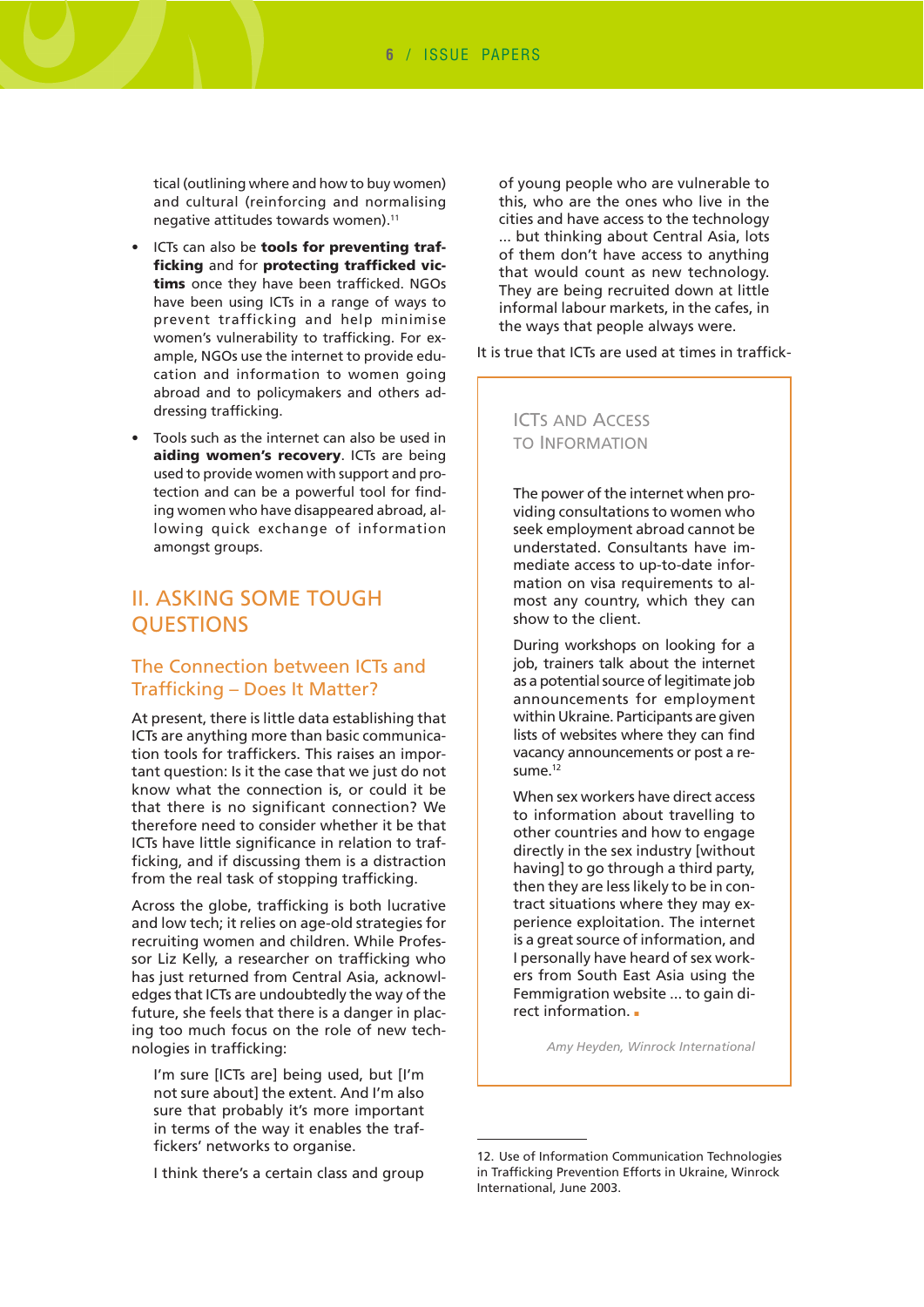ing, and they certainly could play a far greater role. How important are they are overall in the trafficking industry is perhaps a question that will only be answered with more knowledge of trafficked women's experiences and more research on the role of ICTs.

## Picture or Person? Pornography, Prostitution, and Trafficking in Images

There are (at least) two ways of looking at the significance of ICTs in relation to trafficking and other violence against women. One is to look at them primarily as mechanisms. With this framework, **ICTs provide a fundamentally** different way of being violent to women and **children**; they allow types or frequency of behaviours that were previously rare or unusual. ICTs are seen as unique, creating a cyberworld that is out of sync with 'real' life. In this context, ICTs need to be addressed in technical terms and measures need to be taken to limit their application. At present, there is little evidence that ICTs are playing a significant role in changing the way that trafficking is done. If we use a mechanistic approach to ICTs, there seems little reason to look at their implications for trafficking in particular.

A second way to look at ICTs in relation to trafficking is as **a forum for influencing culture.** In this context, it is not so much that ICTs allow a different type of violence in themselves but rather that ICTs can effect cultural changes that significantly extend the acceptance of violence and normalise practices previously said to be unacceptable.

Clearly, traffickers and others use ICTs to shape public norms about women in ways that make trafficking and sexual exploitation more acceptable. Representations of women in pornography, sex-tourism and marriage sites, and

#### TRAFFICKING FOR PORNOGRAPHY

[In 1997] a group of Lusaka-based prostitutes approached MAPODE [Movement of Community Action for the Prevention and Protection of Young People against Poverty, Destitution, Diseases and Exploitation] with information about some of their colleagues who had apparently been trafficked to Johannesburg, South Africa [to] work in Japanese-operated pornographic boutiques. They had pornographic magazines featuring five of their friends. They claimed that each pornographic pose fetched as much as South African Rand (SAR) 1,000 (US\$130). As a result of this information, a MAPODE representative travelled to Johannesburg and

was able to confirm the validity of the information. She found a number of Zambian prostitutes operating in a pornographic boutique in Hillbrow. She also saw the magazines the Lusaka women had talked about, which were clearly tailored for the Japanese market.

MAPODE researchers interviewed a 26-year-old Lusaka-based prostitute who operates a website

in a Lusaka-based four-star hotel's business centre through which she posts photos of younger girls she traffics to as far as Detroit, Michigan in the USA. She was able to narrate how she is able to easily communicate with her customers in the USA using the website, and how they are able to view and chose the girls from the site, how she then receives money to facilitate travel documents and visas for her victims, and how she gets paid. This young woman's story made it quite clear that there is a direct relationship between ICTs and trafficking in Zambia. ■

> *Merab Kambam, Director, Movement of Community Action for the Prevention and Protection of Young People against Poverty, Destitution, Diseases & Exploitation (MAPODE)*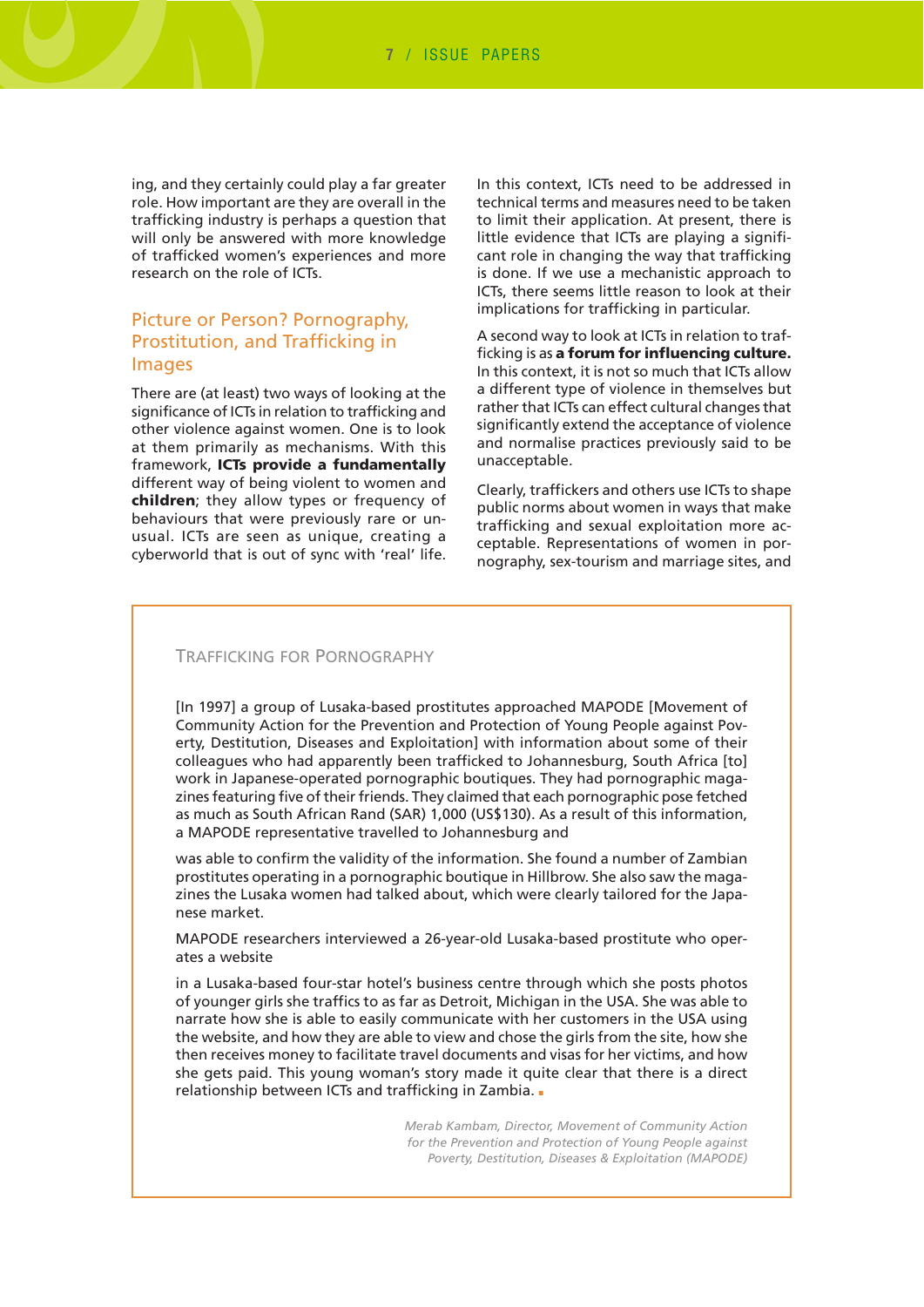in other online ads, all work to compound acceptance of violence against women. UN Special Rapporteur on Trafficking Sigma Huda (speaking in her personal capacity) raises concern about the way ICTs are used to diminish women's dignity:

Obviously if we tend to ignore [the use of ICTs in violence against women], it's like living in a fool's paradise... Someone else is benefiting off our ignorance. That cannot be so.

It's like pornography, sex strip shows, you tend to ignore it, you tend to say okay we'll legalise it, it only hurts a few. But with [the] internet [it] is not so, anyone can go on-line and see violations of the human body being displayed… It is also their human rights that are being violated by these intrusions. For example, you have so many pop-ups that come up [that it is difficult to ignore images of trafficked women]…

We have to look at this whole issue if it hurts the dignity of women and harms them. Sometimes they don't even know this imaging of them is on the internet... We must see that this is really a very critical issue from a human rights perspective, and we must address the negative effects of ICTs.

This concern about ICTs in reflected in a recent Amnesty International campaign against violent video games. In a report called *Discriminación* y violencia contra las mujeres en los videojuegos más populares de estas *navidades* [Discrimination and Violence against Women in the Most Popular Videogames this Christmas], Amnesty International's Madrid and Barcelona branch revealed that:

In our research on videogames, we have discovered assaults on women, murder, rape, slavery, torture, forced prostitution, child abuse, the treatment of women as objects, and other violations of human rights, … and what is worse, minors have free access to most of these games on the internet,…

Examples of videogames:

• *Grand Theft Auto: San Andreas* – the game targets prostitutes as the objects of aggression and murder. The player, after paying for the services of a prostitute, gets his money back by beating her to death.

- *Benki Kuosuko*  a Japanese woman, gagged and tied up, sits with her legs open on a toilet bowl practically naked. The player, cheered on by the phrase "Make her like it" can insert syringes, eggs, a can of milk or pills into the woman's vagina or anus.
- *Sociolotron* a multiplayer role-playing game whose plot includes raping women and sexual slavery resulting in sexually transmitted infections and forced pregnancies.13

Given this second way of looking at trafficking and ICTs as an influence on culture, we could be concentrating on ICTs that are used as vehicles to normalise human rights violations and, by implication, make trafficking more acceptable. What happens when a woman is not physically moved but profits are generated from images of her body which are made available around the world? Is her consent, or lack thereof, relevant? We also need to consider whether pornography and trafficking should be treated as separate or overlapping issues. When virtual images can be detrimental to real people, determining whether the concept of trafficking necessarily involves physical movement takes on new urgency from a women's rights perspective.

There are obvious links between physical trafficking in women and dissemination of their images, as illustrated by MAPODE's research.<sup>14</sup> In the absence of information about women displayed in pornography, it is difficult to rule out the possibility that they may have been trafficked. As Donna Hughes points out:

One of the biggest challenges is connecting the abstract images seen on the internet to actual cases of trafficking of women and children. This requires finding and identifying the victims, and building cases against the traffickers. As long as the images on the internet are of anonymous women, the perpetrators

<sup>13.</sup> Amnesty International, Discriminación y violencia contra las mujeres en los videojuegos más populares de estas navidades. Nuevo Informe de Amnistía Internacional sobre videojuegos, discriminación y violencia contra las mujeres; December 30, 2004. [Translated from the original Spanish by Nicole Lisa.]

<sup>14.</sup> Available at http:// [www.mapode.freewebpages.org.](http://www.mapode.freewebpages.org)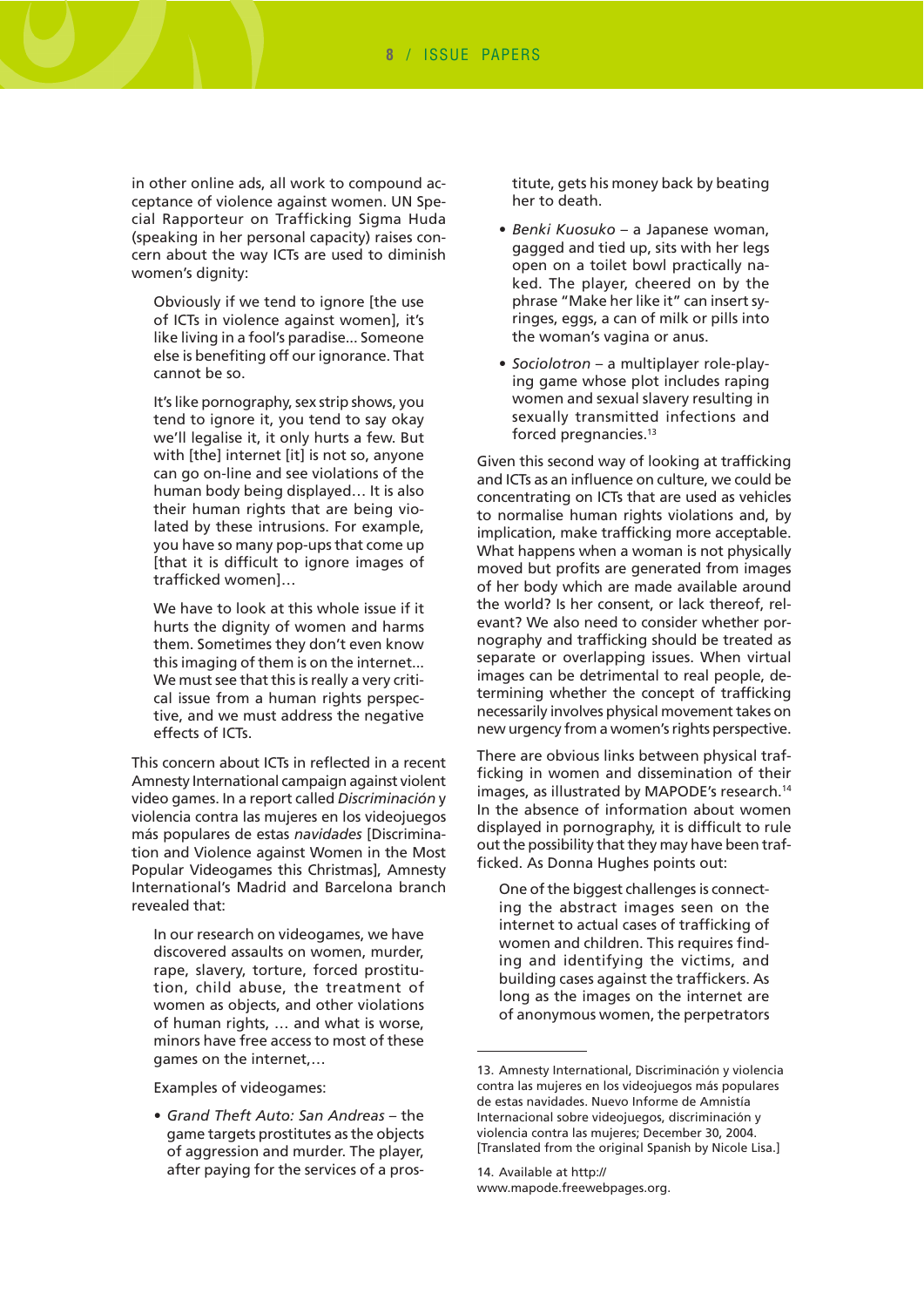are often beyond the reach of the law because what they are marketing are just images, not crimes.

But what if we can establish that the women themselves were not trafficked? Does the movement of their images by other people represent trafficking? Donna Hughes suggests that it may:

Perpetrators and profiteers of sexual exploitation will argue strongly for maintaining the disconnection between acts and images. Human and women's rights advocates and those defending the democratic rights of citizens to dignity and freedom have to connect the acts and images. Asking about the use of new technologies and trafficking for the purpose of sexual exploitation takes us into cyberspace, a place that seems to exist without physical embodiment, but in fact is a very real, physical network of electronic components, wiring, cables and program codes. The images and videos of sexual exploitation that are found on the internet have just as much basis in reality as cyberspace. With the exception of virtual or animated images, every image is produced by recording the acts of real people.15

Hughes makes the important point that we often pretend that what is real is in fact virtual. ICTs provide a new way to do what has been done for millennia – minimising or denying real harm, saying that women's lived experiences are made up or exaggerated or imagined. It is important, as Hughes reminds us, to link images to the real people involved.

This, though, should not be the end of the process. There is a danger that in our commitment to show real harm to real women we will fall back on the presumption that harm is individualised. Even if we were to accept that no individual woman was harmed in the direct making of images, it should be possible to argue more generalised harm. Here, as when we link specific women to specific acts, we need a definition of trafficking that can address this.

This presents a challenge to the existing UN definition of trafficking and, more broadly, to our understandings of the harm of trafficking. As the 'traffic in images' increases, it is impor-

#### ICTS AS RECRUITMENT TOOLS FOR TRAFFICKING

From my observations in Nigeria the 'new' ICT/ internet wave which our youth are currently enjoying has also been a source for recruitment of trafficking victims often through initially 'harmless' relationships borne through internet chat rooms. Cybercafes spring up in major cities in Nigeria with rapidity, their major patrons are young single men and women, and there is not much censorship of the kinds of information they access.

I have recently had a personal experience of being propositioned on the internet through an unsolicited personal email to live, work and study abroad (whatever my needs are). I curiously probed the website offered and discovered it was fake. In reality many young girls in Nigeria who use the internet would simply respond to such a personal mail without bothering to check its credibility. .

*Victoria Ijeoma Nwogu, from Abuja, Nigeria*

tant that we grapple with this issue. This in turn may change how we look at pornography, an area on which feminists have traditionally struggled to find common ground. If at least some pornography is in fact trafficking in images, do we not need to further problematise our understandings of pornography and reengage in the debates about pornography causing harm to women?

#### The Right to Privacy

Tightly tied to the issues of trafficking in images and pornography is privacy. Privacy has always been a double-edged sword for women. On the one hand, freedom from familial and social control and a place beyond prying eyes was a central tenet of early liberal feminism. As asserted as far back as Virginia's Woolf's classic essay, *A Room of One's Own* (1929), we understand that privacy gives women necessary space to imagine, to plan and to forge alliances.

<sup>15.</sup> Council of Europe., Group of Specialists, Final Report, p. 54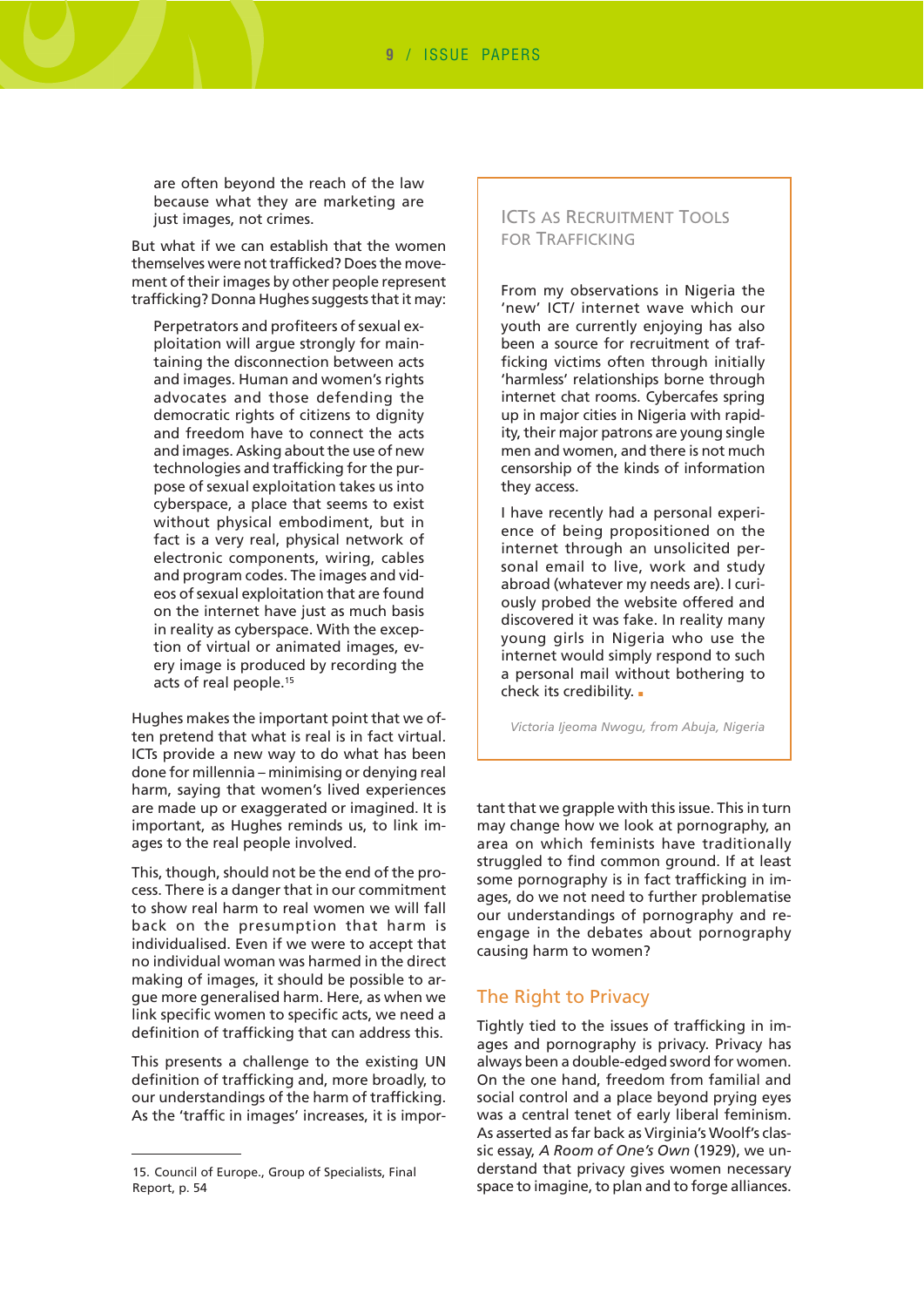# LOW TECH TRAFFICKING – ICT-FREE ZONE

In the Indian context, particularly with regard to tribal/rural women, trafficking is widely prevalent in some communities. The tribal girls are very often trafficked at a younger age, lured by claims of a better and easier life, affluence, high class meals, new clothes, jewellery, etc, which never come to them, and ultimately they are inducted into sex work... I don't think there is any relationship of this kind of trafficking with ICTs. .

> *Bhawani Shanker Kusum, Secretary and Executive Director, Gram Bharati Samiti, Jaipur, India*

Privacy allows time for rebellion to ferment and for women to demand a better world, and also provides protection from criticism and censure. Today, the internet is one clear place that privacy can be realised and used for women's individual and collective development.

On the other hand, the concept of private space has long been a barrier to scrutiny of violence against women. Too often police ignore male violence with the off-hand appraisal that it was 'just a domestic', that is, a private matter beyond state intervention. Men's privacy has been sacrosanct, and much activism and education to end violence against women and children has centred around challenging the notion of private space. Feminists have argued that rather than being an individual man's domain, the state has a responsibility for so-called 'private' actions, and should be ultimately accountable for continuing violence against women and children.

What does this mean for trafficking and ICTs? Donna Hughes sees privacy as a foundational element in men's increasing comfort with violence against women. Global communications forums, she says, "have increased the privacy and decreased the isolation of the men who

exploit and abuse women and children. The internet provides an anonymous network of support for perpetrators to share their experiences, legitimise their behavior, and advise and mentor less experienced men."16 It looks like the same old dynamic of privacy is being a screen for men's violent behaviour.

Privacy International's Gus Hosein has a different take on the issue of privacy. He looks at the ways governments have tried to address trafficking and the implications these strategies have for privacy. While the intentions of governments may be noble, he says, the policies can infringe on the rights of many people:

For instance, the Council of Europe Convention on Cybercrime enables countries to co-operate in shared investigations, to collect and distribute evidence, to compel internet service providers to intercept communications and hand over 'traffic data' of who visited what sites, and the names of users. Other international institutions have worked on similar policies, including the G8 and the EU that are calling upon all internet service providers to store the habits and customs of all users for extended periods of time, in the eventuality that at some point this user will be of interest to law enforcement agencies and they will then be able to access three years' worth of information regarding emails received, telephone calls made, locations and movement, and on-line resources accessed.

Hosein points out that while the Council of Europe Convention and other international agreements can be used to clamp down on illegal uses of ICTs to enable trafficking, these agreements also lack fundamental protections of civil liberties and due process:

In particular, an investigation can be pursued between two countries even if a law has not been broken in one of those countries. This is the revocation of the age-old principle of dual criminality, where a country can only ask another to hand over a citizen if an equivalent law has been broken (eg. the US cannot hand over an American to Saudi Arabia for having committed blasphemy). So in the case of the Hawaiian and Japanese trafficking and website usage in California, if Japan and the US ratified the Council of Europe Convention, then the US authorities and ISPs would have to

<sup>16. &</sup>quot;Prostitution Online," Journal of Trauma Practice 2, no. 3/4 (2003):115-132.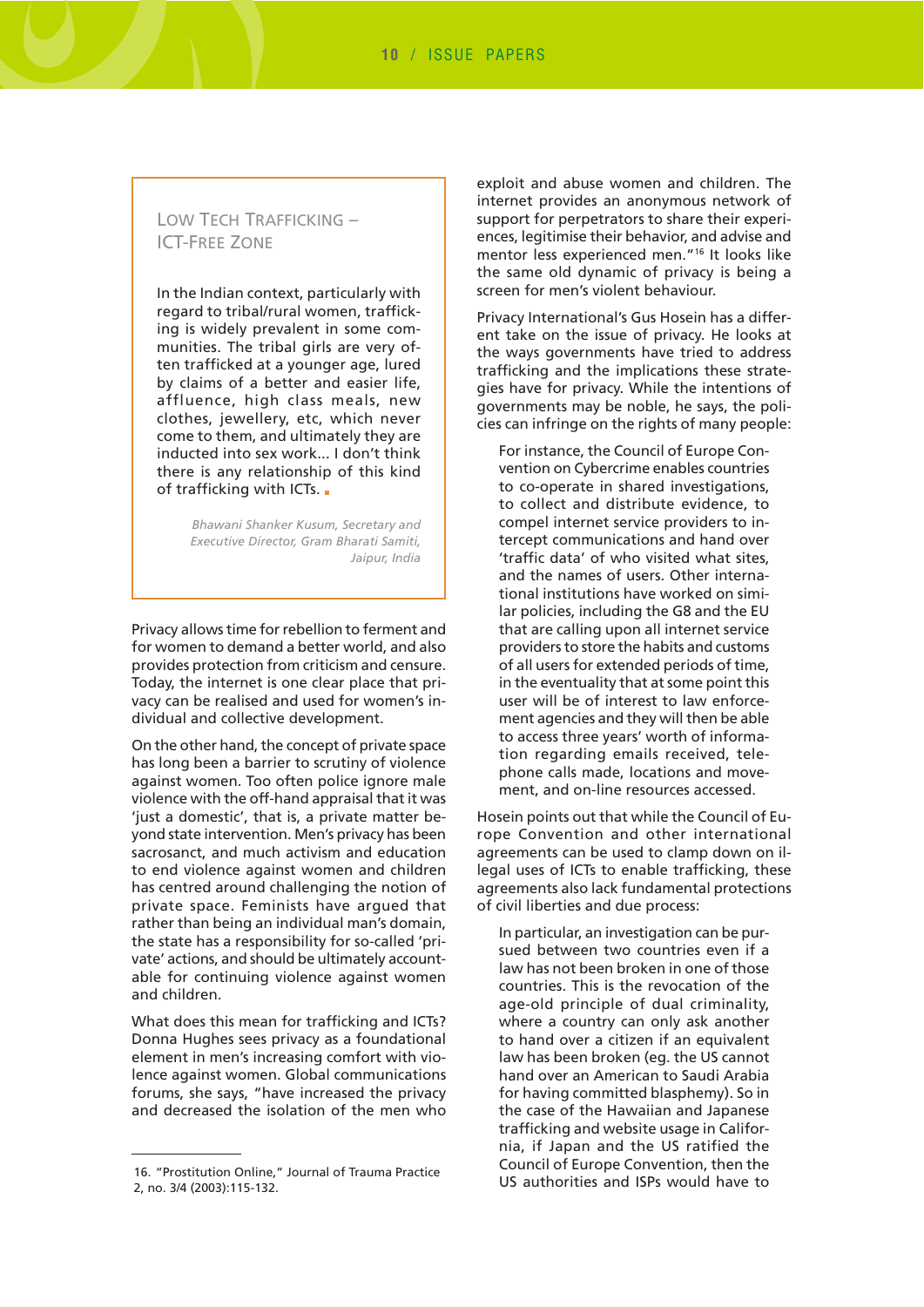#### TEMPTATIONS OF A BETTER LIFE

Women who are poor and looking for survival would be convinced through internet chatting and emails, and hence accept invitations for trafficking. They think they have got an opportunity without knowing where they are going. Later on they regret it, but they cannot come back to their homes. ■

*Aurelia Ngirwa, Vice-President (Chairperson), National Association of International Federation of University Women (IFUW)*

respond to a request from the Japanese to clamp down on this activity, even though it is perfectly legal conduct within the United States. While we may agree with a situation such as this because it would help combat trafficking, these same international agreements are also used to curb the free expression of journalists, and legitimate conduct of NGOs, amongst other unfavourable deprivations of liberty.

These developments raise a range of interesting questions. Frequently, concrete measures to limit violence against women are rejected on the grounds that they impact negatively on civil liberties (e.g., limits on pornographic material). Yet such objections seem to hypothesize a male victim whose rights are being constrained, overlooking the point that when women are trafficked, their civil liberties are violated in ways that threaten their survival and rob them of their freedom. These violations of women's civil liberties are also significant and leave women with an increased vulnerability to violence.

# III. WHERE DO WE GO FROM HERE?

Perhaps technical responses to the use of ICTs in harming women are misplaced. One approach is to ignore mechanistic questions of how traffickers and others perpetuate violence in technical terms and instead address the cultural values and political systems that allow such violence. ICTs would be seen simply as tools, including ones that could be harnessed to bring about the social change necessary to stop trafficking and uncover perpetrators. The fact that webcams were used would then be as unremarkable as the act of putting a fake passport in the mail: the ideology that allowed the violence, and not the technology, would become the focus.

This may be a more challenging way to address violence involving ICTs and, consequently, one that governments would resist. Concentrating on ICTs as the problem in trafficking (or indeed pornography) gives ICT experts – who are often men – control over an area that women have traditionally dominated. It diminishes women's expertise about stopping violence, and repackages counter-trafficking as a high tech exercise in which only ICT experts can engage. Instead, seeing how existing laws can be used to address crimes such as trafficking, regardless of whether ICTs are used, should instead be our focus. Just because criminal actions are connected to cyberspace, for example, does not mean that the crimes cannot be pursued. Women's understanding of violence and the criminal justice system would be reemphasised instead of being ignored in technical discussions about ICTs.

The role of ICTs in trafficking raises important issues about the way women's expertise in addressing violence can be marginalised, the link between cultural values that promote violence and technical tools to perpetrate violence, and the scope for ICTs to reshape how and why we communicate. This paper has raised some of these preliminary questions about ICTs and trafficking. Clearly, it is just the beginning. As technical advances continue apace, questions about the role of ICTs in both advancing and compromising women's development will continue. ■

Much of the research for this paper comes from interviews and personal correspondence with experts and practitioners working in relevant areas, conducted in January 2005. Many thanks to Donna Hughes, Liz Kelly, Sigma Huda, Brian Iselin, Amy Heyden, Merab Kambam Kiremire, Gus Hosein, Bhawani Shanker Kusum, Victoria Ijeoma Nwogu, Anna Badimo, Faika Anna El-Nagasha, Elena Jeffreys, Eva Kaufmann, Laurie Moy, Dafne Plou, Dovile Rukaite, Klara Skrivankova, Vanessa von Struensee, Ana Claudia Vaughan and Aurelia Ngirwa for their helpful inputs.